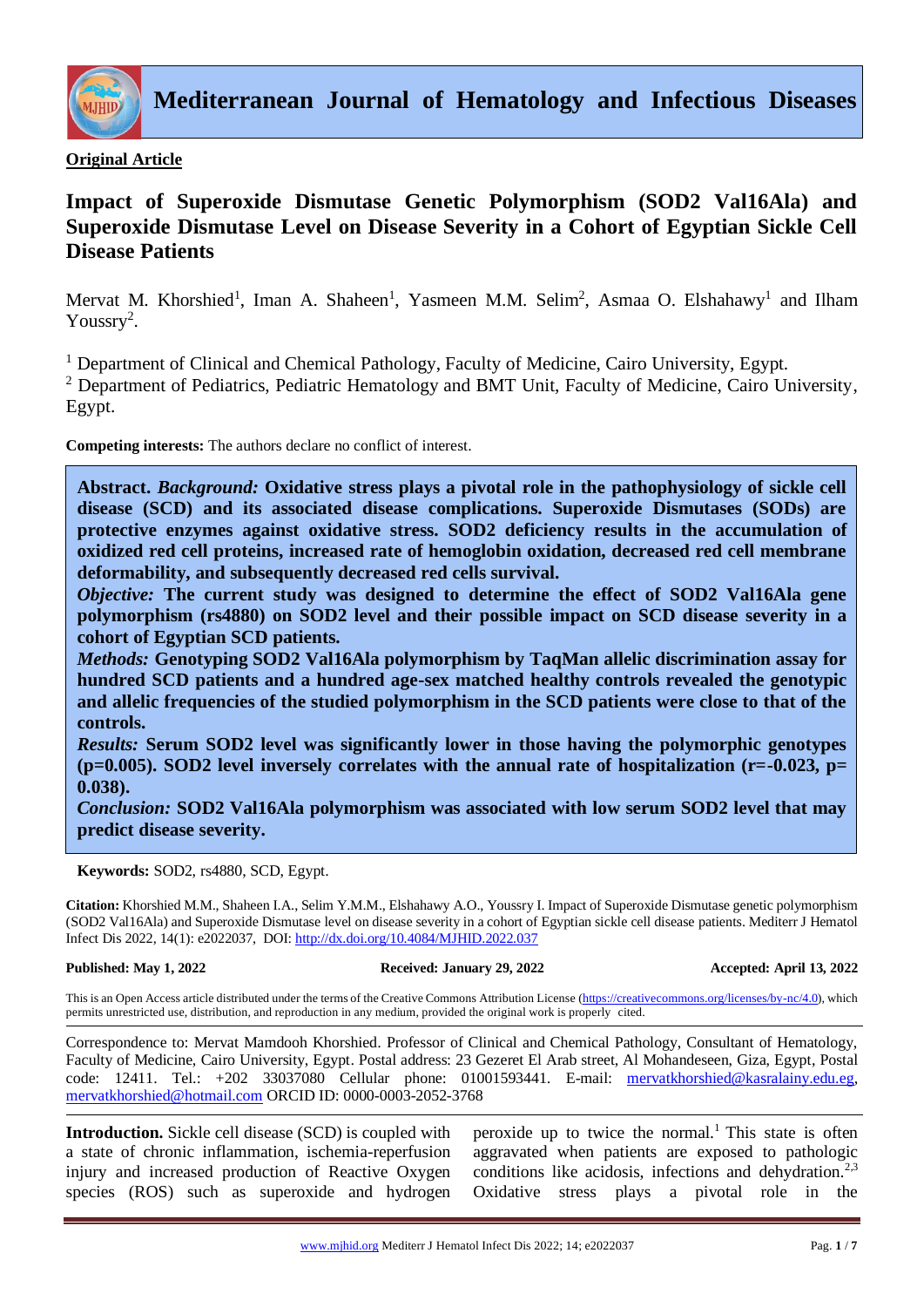pathophysiology of SCD and its associated complications.4,5 This high oxidative stress and an unbalanced oxidant/antioxidant status could contribute to the pathogenesis of SCD related complications.<sup>5,6</sup>

Superoxide Dismutase (SOD) is a key enzyme in the dismutation of superoxide radicals which result from cellular oxidative metabolism into hydrogen peroxide. It is an indispensable antioxidant defense system, especially in the cells involved in aerobic cellular metabolism.<sup>7</sup> There are three distinct types of superoxide dismutase (SOD) in human cells: a homodimeric cytosolic Cu/Zn-SOD, an extracellular homotetrameric glycosylated SOD, and a mitochondrial matrix homotetrameric Mn-SOD.<sup>8</sup> Mitochondrial manganese superoxide dismutase (Mn-SOD), encoded by the SOD2 gene, represents a major cellular antioxidant. Its deficiency results in the accumulation of oxidized red cell proteins, increased rate of hemoglobin oxidation, decreased red cell membrane deformability and subsequently decreased red cells survival.<sup>9,10</sup>

Previous reports showed that sickled red blood cells produce twice as much superoxide, hydrogen peroxide, and hydroxyl radicals as normal healthy controls.<sup>11</sup> The antioxidant defense systems in sickle patients are suboptimal, thus ineffectively neutralizing the excess pro-oxidant produced.12,13 Furthermore, individuals presenting a genetic predisposition to have lower SOD levels would have difficulties compensating for the ROS triggered by sickling cells.<sup>14</sup> The current study was designed to determine the effect of SOD2 Val16Ala gene polymorphism (rs4880) on SOD2 level and their possible impact on SCD disease severity in a cohort of Egyptian SCD patients.

# **Materials and Methods.**

*Study population.* The current cross-sectional study included 100 Egyptian SCD patients in a steady-state, which was defined as the period free of crisis extending from at least 3 weeks since the last clinical event and 3 months or more since the last blood transfusion to at least one week before the start of a new clinical event. Patients were selected from the Hematology Outpatient Clinic of the New Cairo University Children's Hospital. Consanguinity was found in 49% of the studied patients, and their ages ranged between 1 and 37 years, with a mean age of  $17.56 \pm 6.77$  years, 58 were males, and 42 were females, with a male to female ratio of 1.3. In addition, demographic, clinical and laboratory data were retrieved from patients' files. Diagnosis and phenotyping of SCD patients was based on Alkaline Hemoglobin Electrophoresis and High-Performance Liquid Chromatography (HPLC). Fifty-five (55%) patients had sickle cell anemia (HbSS), forty-three (43%) were double heterozygous for sickle-beta-thalassemia (HbSβ), one (1%) patient was double heterozygous for hemoglobin C  $& S$  (HbSC) and one (1%) patient was

double heterozygous for hereditary persistence of fetal hemoglobin & Hemoglobin S (HbS/HPFH).

Twenty-eight (28%) patients were transfusiondependent, and 14% were splenectomized. More than 90% of our patients were on hydroxyurea therapy, and 43% received iron chelation therapy in the form of deferoxamine (7/43), deferiprone (35/43) and deferasirox (6/43); some were on combined therapy with a median serum ferritin level of 540 ng/mL (IQR 171- 992 ng/mL). Disease severity score was calculated, and SCD patients were stratified into three groups; mild  $(\leq 3)$ , moderate ( $>3 \leq 5$ ) and severe cases ( $>5$ ) (**Table 1**).<sup>15</sup>

Hundred healthy age and sex-matched children with normal hematological parameters were included in the study as a control group. The study was approved by the Research Ethics Committees of the Clinical Pathology Department and Department of Paediatrics, Institutional Review Board (IRB) - Faculty of Medicine, Cairo University. Informed consent was obtained from the patients or their guardians before enrolment in the study. All procedures performed were in accordance with the recommendation of the Declaration of Helsinki, 1964 and its later amendments or comparable ethical standards.

**Table 1.** SCD severity score.

| Item                           | <b>Determinant</b>                        | <b>Score</b> |  |
|--------------------------------|-------------------------------------------|--------------|--|
| Anaemia score                  | $Hb \ge 10$ g/dl                          | 0            |  |
|                                | $Hb \ge 8 < 10$ g/dl                      | 1            |  |
|                                | $Hb \ge 6 < 8$ g/dl                       | 2            |  |
|                                | $Hb \ge 4 < 6$ g/dl                       | 3            |  |
|                                | $Hb < 4$ g/dl                             | 4            |  |
| White cell count<br>score      | Count $< 9 \times 10^9$ /L                | 0            |  |
|                                | Count $\geq 9 < 11 \times 10^9$ /L        | 1            |  |
|                                | Count $\geq$ 11 < 15 × 10 <sup>9</sup> /L | 2            |  |
|                                | Count $> 15 \times 10^9$ /L               | 3            |  |
| <b>Complications'</b><br>score | Nephropathy                               | 2            |  |
|                                | Stroke                                    | 2            |  |
|                                | Other complications                       | 1            |  |
| <b>Transfusion</b>             | Calculated from the equation;             |              |  |
| score                          | Total number of units of blood/Age        |              |  |

Hb: Hemoglobin.

*Genotyping of SOD2 Val16Ala polymorphism.*  ACCORDING TO THE MANUFACTURER'S INSTRUCTIONS, genomic DNA was extracted from whole blood samples using GeneJET Whole Blood Genomic DNA Purification Mini Kit (cat no #K0781, Thermo Scientific, USA). The concentration and purity of the DNA were assessed by spectrophotometer, and samples were stored in the elution buffer at -20°C until being used. Genotypic analysis was done by Applied Biosystem step one Real-Time PCR System allelic discrimination assay. As previously described, the assay was designed using Taq-Man SNP Genotyping Assays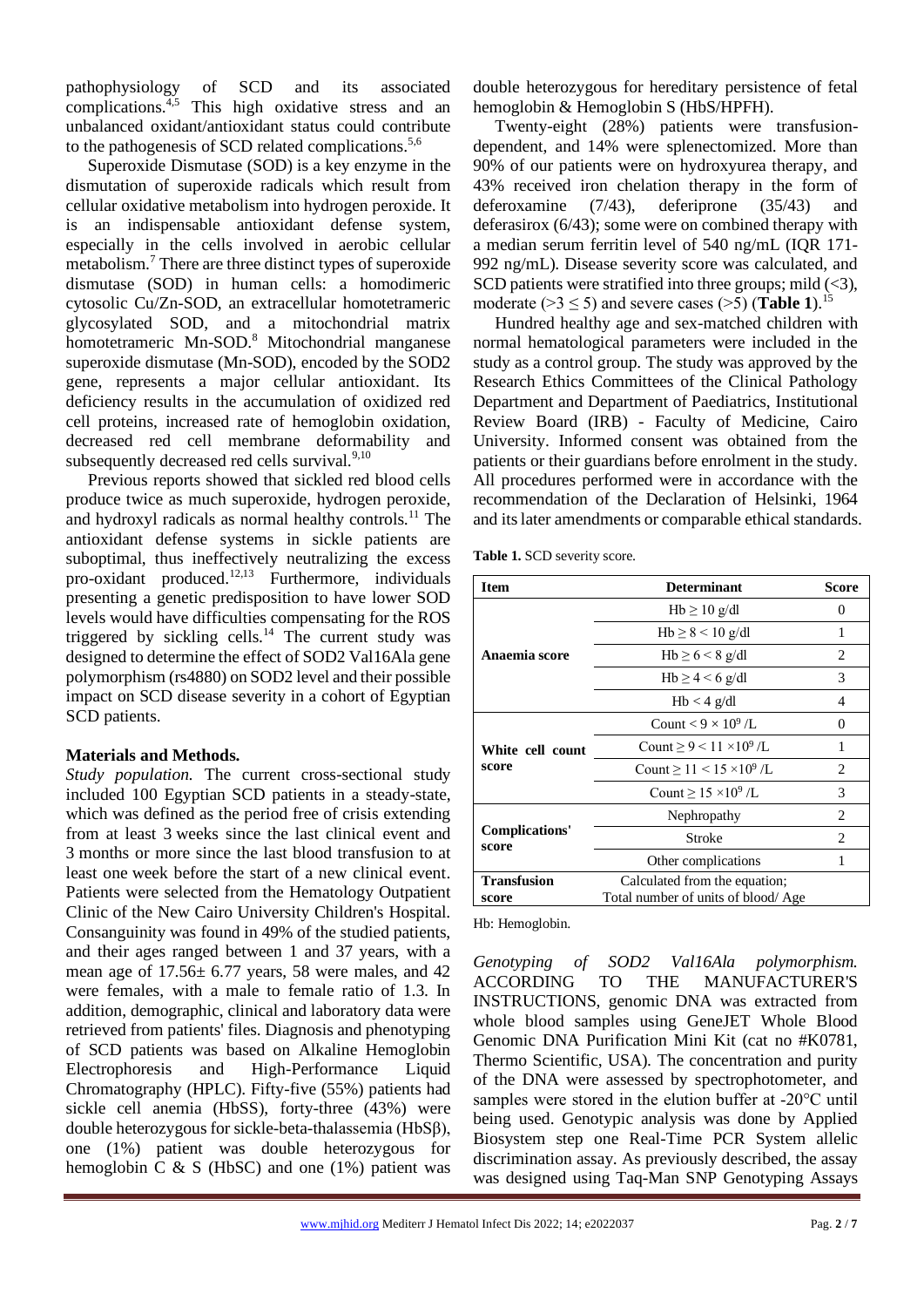(Assay ID: C\_8709053\_10, Applied Biosystems, Thermofisher, Foster City, CA, USA). $14$  20% of the samples were randomly chosen concerning case/control status and reanalyzed to validate our results. The results were interpreted by different observers and were found to be 100% concordant.

*Measurement of SOD2 level in SCD.* Determination of serum SOD2 level in SCD patients was performed by Enzyme-Linked Immunosorbent Assay (ELISA) (Catalog No: SG-10188, SinoGeneclon, YuHang, China) according to manufacturers' instructions.

*Statistical methods.* Data were statistically described in terms of mean  $\pm$  Standard Deviation ( $\pm$  SD), median and range (or IQR), or frequencies (number of cases) and percentages when appropriate. Comparing numerical variables between the study groups was done using the Mann Whitney U test for independent samples for comparing two groups and the Kruskal Wallis test for comparing more than two groups. For comparing categorical data, Chi-square  $(\chi^2)$  test was performed. The exact test was used instead when the expected frequency was less than 5. Correlation between various variables was done using Pearson moment correlation equation for linear relation of normally distributed variables and Spearman rank correlation equation for non-normal variables/non-linear monotonic relation. Two-sided p values less than 0.05 were considered statistically significant. All statistical calculations were done using the computer program IBM SPSS (Statistical Package for the Social Science; IBM Corp, Armonk, NY, USA), release 22 for Microsoft Windows.

**Results.** Genotypic analysis showed no statistically significant difference in the genotypic and allelic distribution of SOD2 Val16Ala polymorphism between SCD patients and controls **(Table 2).** 

**Table 2.** Genotypic and allelic distribution of SOD2 Val16Ala SNP in SCD patients and controls.

| SOD2 Val16ALA polymorphism | <b>SCD Patients</b><br>No. (%) | <b>Control group</b><br>No. (%) | P value     |
|----------------------------|--------------------------------|---------------------------------|-------------|
| TT                         | 32 (32%)                       | 34 (34%)                        | (Reference) |
| <b>TC</b>                  | 45 (45%)                       | 44 (44%)                        | 0.89        |
| CC                         | 23 (23%)                       | 22(22%)                         | 0.87        |
| $TT$ vs $TC + CC$          | 68 (68%)                       | 66 (66%)                        | 0.76        |
| <b>T</b> allele            | 0.55                           | 0.56                            |             |
| C allele                   | 0.45                           | 0.44                            | 0.76        |



**Figure 1.** Boxplot of median serum SOD level in SCD patients having the wild and the polymorphic genotypes of SOD2 Val16Ala SNP.

A comparison between SCD patients having wild and the polymorphic genotypes of SOD2 Val16Ala SNP revealed that hepatobiliary complications (hepatomegaly and gall stones) were significantly lower in polymorphic patients' genotypes (p=0.03). Neurological complications (strokes and transient ischemic attacks) were reported in six patients, and all of them had the homozygous polymorphic genotype (CC). SOD level

was significantly lower in patients having the polymorphic (heteromutant and homomutant) genotypes (p=0.005) **(Figure 1).** Otherwise, there was no statistically significant difference between the two patients' groups regarding their demographic, clinical and laboratory data **(Table 3**). Based on the disease severity score, 27 patients (27%) were classified as mild, 39 patients (39%) were classified as moderate, and 34 patients (34%) were classified as severe. Comparing SOD2 levels between the SCD patients stratified according to this score was statistically insignificant (p=0.075) **(Table 4).** No significant correlation was found between SOD2 level and any of the different hemolytic indicators and disease-associated complications apart from an inverse correlation between SOD level and the annual rate of hospitalization (r=-0.023, p= 0.038) (**Figure 2**).

**Discussion.** There are contradictory reports on the level of various antioxidants in patients with SCD, which warrant further investigation for confirmation.<sup>17</sup> The antioxidant defense system is significantly diminished through decreased expression and activity levels of antioxidant enzymes, including superoxide dismutases (SOD), catalases, and glutathione peroxidases**.** 1,12 Oppositely, Das and Nair<sup>17</sup> stated that SOD levels were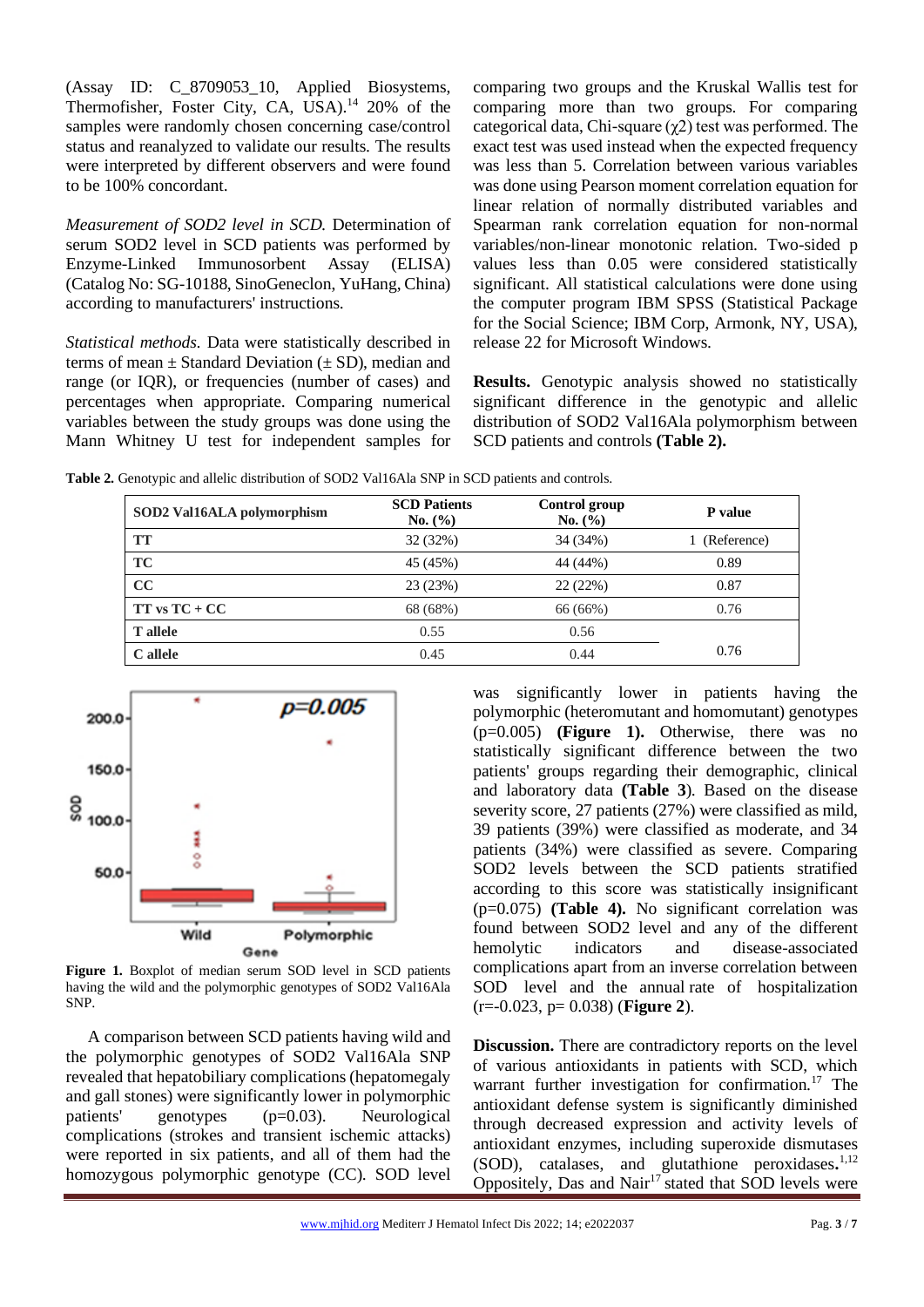mechanism to counteract the increased oxidative stress. This imbalance between oxidative stress and antioxidant

**Table 3.** Comparison between SCD patients having the wild and the polymorphic genotypes of SOD2 Val16Ala polymorphism as regards their demographic, clinical and laboratory characteristics.

| <b>Item</b>                                                | Wild genotype (TT)<br>$(n=32)$<br>No. $(\% )$ | Polymorphic genotypes (TC $\&$<br>$CC$ ) (n=68)<br>No. $(\% )$ | P-value  |
|------------------------------------------------------------|-----------------------------------------------|----------------------------------------------------------------|----------|
| <b>Gender Male/Female</b>                                  | 18/14 (56% / 44%)                             | 39/29 (57% / 43%)                                              | 0.92     |
| <b>Splenic sequestration</b>                               | 4(12.5%)                                      | $4(5.9\%)$                                                     | 0.26     |
| <b>Hepatobiliary complications</b>                         | 15 (46.9%)                                    | 17(25%)                                                        | $0.03*$  |
| <b>Bone / joints affection</b>                             | $17(53.1\%)$                                  | 37 (54.4%)                                                     | 0.9      |
| <b>Pulmonary complications</b>                             | 12 (37.5%)                                    | 18 (26.5%)                                                     | 0.28     |
| <b>Infections</b>                                          | 7(21.9%)                                      | $20(29.4\%)$                                                   | 0.4      |
| <b>Neurological complications</b>                          | $0(0\%)$                                      | $6(8.8\%)$                                                     | 0.092    |
| Leg ulcers                                                 | $1(3.1\%)$                                    | $3(4.4\%)$                                                     | 0.76     |
| Priapism                                                   | $1(3.1\%)$                                    | $0(0\%)$                                                       | 0.296    |
| <b>Renal affection</b>                                     | $0(0\%)$                                      | $1(1.5\%)$                                                     | 0.68     |
| Vasoocclusive crises (VOC):                                |                                               |                                                                |          |
| <b>Severe VOC</b><br>Mild/moderate VOC                     | 16(50%)<br>14 (43.8%)                         | 29 (42.6%)<br>32 (47%)                                         | 0.6      |
| <b>Transcranial Doppler (TCD):</b>                         |                                               |                                                                |          |
| <b>Normal</b>                                              | 29 (90.6%)                                    | 57 (83.8%)                                                     |          |
| <b>Conditional</b>                                         | $2(6.2\%)$                                    | $5(7.4\%)$                                                     | 0.56     |
| Abnormal<br><b>SCD</b> phenotypes:                         | $1(3.1\%)$                                    | $6(8.8\%)$                                                     |          |
| <b>SS</b>                                                  | 15 (46.9%)                                    | 40 (58.8%)                                                     |          |
| Sb thalassemia                                             | 16 (50%)                                      | 27 (39.7%)                                                     | 0.296    |
| <b>SC</b><br><b>S/HPFH</b>                                 | $1(3.1\%)$<br>$0(0\%)$                        | $0(0\%)$<br>$1(1.5\%)$                                         |          |
| Disease severity grade:                                    |                                               |                                                                |          |
| <b>Mild</b>                                                | 11 (34.4%)                                    | 16 (23.5%)                                                     |          |
| Moderate                                                   | 11 (34.4%)                                    | 28 (41.2%)                                                     | 0.52     |
| <b>Severe</b><br><b>Severity score</b>                     | 10 (31.2%)                                    | 24 (35.3%)                                                     |          |
| Median (IQR)                                               | $5(2-7)$                                      | $5(3-8)$                                                       | 0.39     |
| Blood transfusion (age of start/years)<br>Median (IQR)     | $3(2-4)$                                      | $3(2-4)$                                                       | 0.23     |
| <b>Blood transfusion (Units/life time)</b><br>Median (IQR) | $3.5(2-9)$                                    | $4(3-18)$                                                      | 0.25     |
| Hospitalization Median (IQR)                               | $2(1-5)$                                      | $3(2-6)$                                                       | 0.69     |
|                                                            | Laboratory data<br>Median (IQR)               |                                                                |          |
| Serum SOD2 level (U/mL)                                    | 26.1 (21.2-57.5)                              | $16.7(13-21.3)$                                                | $0.005*$ |
| Haemoglobin level (g/dl)                                   | $8(7.8-9)$                                    | $8.3(7.4-10)$                                                  | 0.73     |
| Hematocrite %                                              | $27(23-28)$                                   | $25.9(23-28)$                                                  | 0.46     |
| WBCs $(x10^3/cm^3)$                                        | $7.55(6.3-12.6)$                              | $7.7(5.8-12.9)$                                                | 0.26     |
| Plts $(x10^3/cm^3)$                                        | 403.5 (261-560)                               | 274 (202-422)                                                  | 0.62     |
| Reticulocyte count (%)                                     | $3(2-3)$                                      | $4(2-6)$                                                       | 0.38     |
| Total bilirubin (mg/dl)                                    | $1.55(1.1-1.9)$                               | $1.5(0.9-2.2)$                                                 | 0.62     |
| Direct bilirubin(mg/dl)                                    | $0.3(0.2-0.4)$                                | $0.3(0.2-0.43)$                                                | 0.57     |
| LDH (U/L)                                                  | 334 (253-586)                                 | 470 (310-734)                                                  | 0.25     |
| <b>Serum Ferritin (ng/ml)</b>                              | 228.5 (126-1242)                              | 562 (274-980)                                                  | 0.33     |

Hb: hemoglobin, RBCs: red blood cells, MCV: mean corpuscular volume, MCH: mean corpuscular hemoglobin, TLC: total leucocytic count, Plt: platelet count, T.bil: total bilirubin, D.bil: direct bilirubin, LDH: lactate dehydrogenase, S.ferritin: serum ferritin, SOD: superoxide dismutase, SS: homozygous sickle, Sß: sickle beta thalassemia, IQR: Inter quartile range.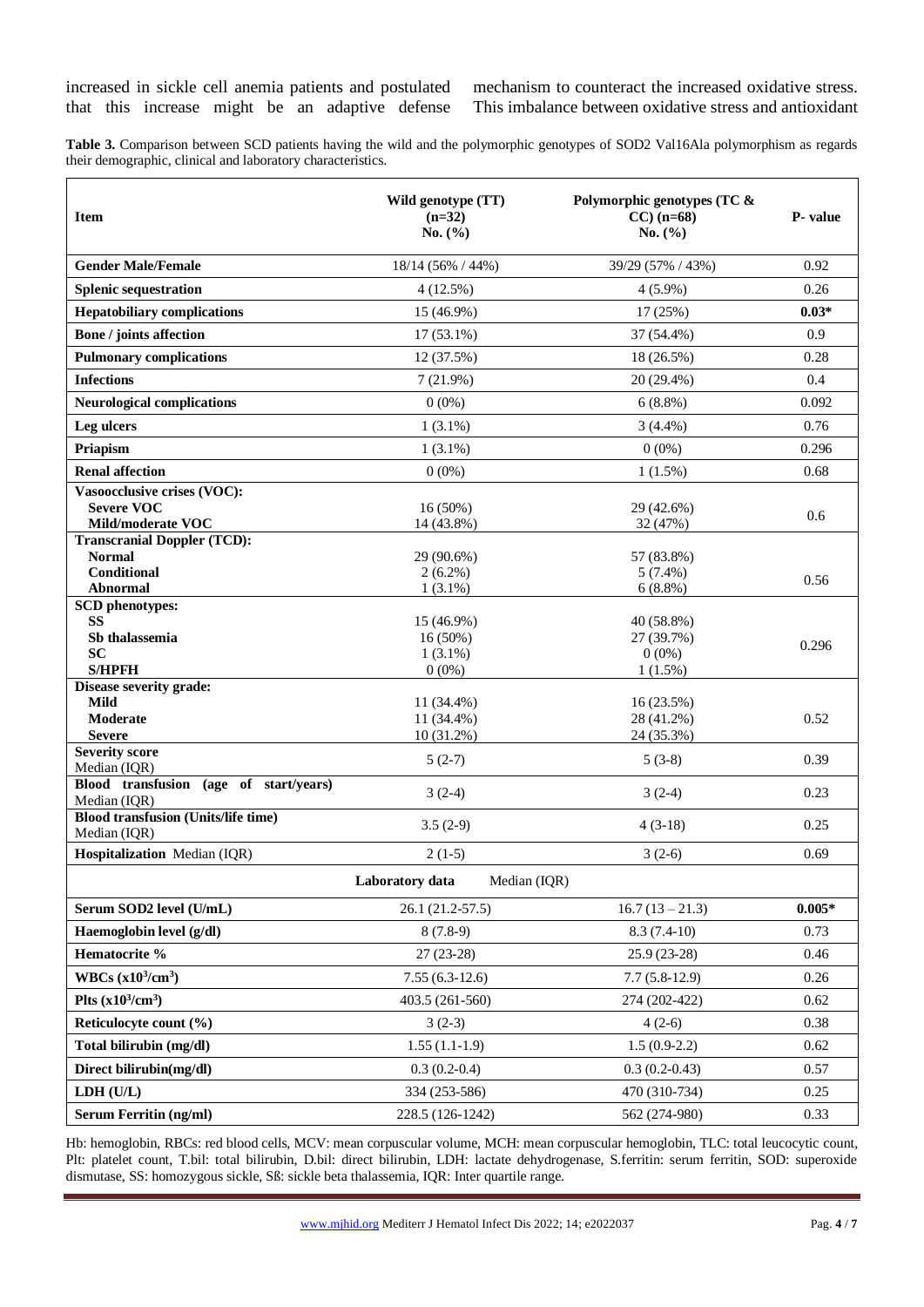**Table 4.** Comparison of serum SOD level between the different disease severity grades.

| Disease severity grade | Number | Range                 | Median | P value |
|------------------------|--------|-----------------------|--------|---------|
| Mild                   | 27 %   | 176.5<br>$\mathbf{1}$ | 23.65  |         |
| Moderate               | 39%    | 11 1 - 77             | די     | 0.075   |
| <b>Severe</b>          | 34%    | 10.8 - 217.7          | 20     |         |



**Figure 2.** Correlation between serum SOD level and the frequency of hospitalizations throughout life.

### defenses in SCD warranted further investigations.

In our study, SOD2 Val16Ala polymorphic (C) allele was 0.44 in healthy Egyptian controls. Similarly, it was present in 45% of people with African ancestry<sup>18,19</sup> and close to that of Caucasians, being  $0.5.^{20}$  SOD2 polymorphism has a wide range of allelic frequencies depending on ethnicity being 0.65 in Latinos, 0.54 in South Asians, 0.52 in Europeans (non-Finnish) and 0.16 in East Asians.<sup>1</sup> In SCD patients, the heteromutant  $(TC)$ and homomutant (CC) genotypes were detected in 45% and 23% of patients, respectively. The genotypic and allelic frequencies of SOD2 Val16Ala polymorphism in our cohort of Egyptian SCD patients were close to that reported in Brazilian patients.<sup>14</sup>The polymorphic (C) allele frequency in our SCD patients was 0.44, while it was  $0.35$  in Turkish patients<sup>20</sup> and  $0.52$  in Brazilian patients.<sup>14</sup> The Turkish and Brazilian studies and ours showed no statistical difference in SOD2 allelic and genotypic frequencies between SCD patients and healthy controls.

The high frequency of the SOD2 Val16Ala polymorphism and reported associations with sickle complications emphasize the fundamental role that this polymorphism could play in contributing to the phenotypic spectrum of the disease.<sup>1</sup> In the current study, all the patients with neurological complications had the homozygous polymorphic genotype (CC); nevertheless, there was no statistically significant difference in the frequency of the neurological complications between patients having the wild and those having the polymorphic genotypes. However, Domingos et al. $^{22}$ found that SOD2 Val16Ala polymorphism was independently associated with risk of stroke (Odds ratio: 1.98; 95% confidence interval [CI]: 1.18-3.32; P = 0.009) and with the long term cumulative incidence of stroke (hazard ratio: 2.24, 95% CI: 1.3-3.9; P = .004) in

adults with SCD.

Hepatobiliary complications (hepatomegaly and gall stones) were significantly lower in patients with polymorphic genotypes (TC and CC). It has been reported that human peripheral blood mononuclear cells from the carriers of TT genotype of SOD2 produced more proinflammatory cytokines such as IL-1, IL-6, TNF- $\alpha$  and IFN- $\gamma$  than those having the CC genotypes, which could affect the hepatocyte's function.<sup>23</sup> The pathology of chronic hemolytic status among SCD patients is a major contributing factor to gall stone formation.

The frequency of patients with moderate and severe disease severity scores was higher in patients with polymorphic genotypes than those with wild ones, yet the difference did not reach a statistically significant level. However, a recent study in Brazil on a pediatric SCD cohort revealed that SOD2 polymorphism favors sickle vasoocclusive crises and acute splenic sequestration.<sup>13</sup> The median serum SOD2 level in our patients was 20.2 U/mL, almost two-fold that reported in Nigerian sickle patients being  $9.45 \pm 3.39$  U/ml.<sup>14</sup> In our study, the SOD2 level in patients with the polymorphic genotypes of the studied SNP was higher than in the study of Farias et al**.**. <sup>14</sup> This difference could explain the association between decreased serum SOD2 levels and both vasoocclusive crises (VOC) and acute splenic sequestration crises found in their study and not in ours. The level of enzymatic antioxidants such as SODs, catalases and glutathione peroxidases were reduced in SCD.<sup>24-26</sup> In the present study, serum SOD2 level was significantly lower in patients with polymorphic genotypes (TC & CC). This datum is in line with the study of Farias and coworkers.<sup>14</sup> A decreased SOD2 enzymatic level has also been observed in cryopreserved human hepatocytes $^{27}$  and isolated human erythrocytes with the Val16Ala polymorphism**.** <sup>28</sup> Studies about the effects of SOD2 as a marker of oxidative stress suggest a protective role of the T allele.<sup>29,30</sup> Individuals carrying MnSOD TC/CC genotypes have increased DNA damage induced by ROS compared with the TT genotype. Thus, although these studies did not measure the functional enzyme activity, they support the idea that the T allele could be a marker for ROS protection. Our correlation studies revealed a significant inverse relationship between SOD level and the annual rate of hospitalization, which may reflect the protective role of SOD in SCD patients. A low SOD level could suggest antioxidant therapies $31$ . However, although VOC is an important index of disease severity in sickle patients, $32$  there was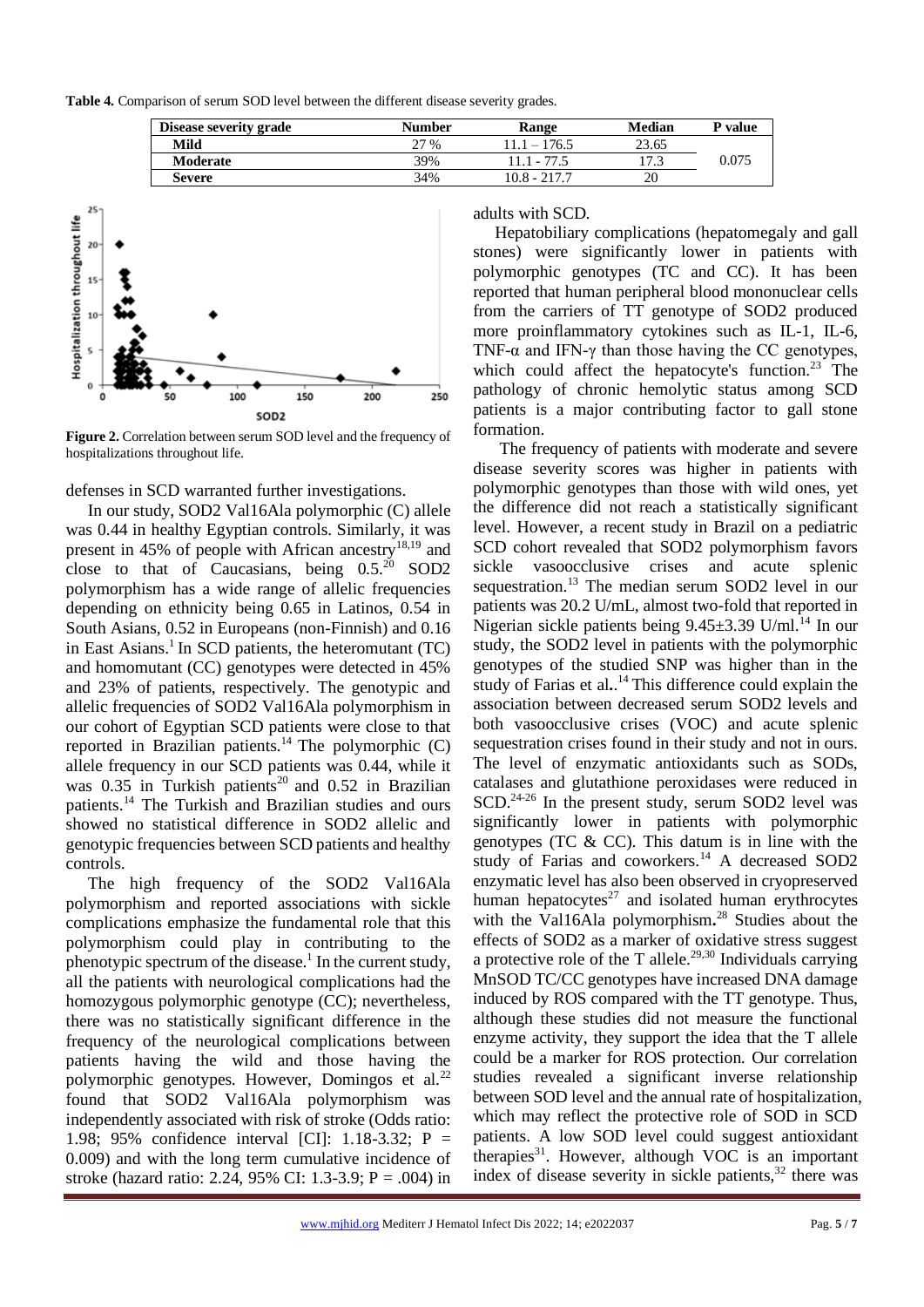no statistical correlation between SOD2 level and VOC or other disease-associated complications in our study. Moreover, it did not correlate with disease severity grades.

On the contrary, Okocha et al.<sup>15</sup> found an inverse correlation between SOD2 level and disease severity score in Nigerian patients. The hemolytic indicators and serum ferritin did not correlate with SOD2 level or SOD2 Val16Ala polymorphism in this study. Armenis and  $Al^{33}$ reported that too SOD2 mRNA levels were significantly lower in SCD patients than controls, which, differently from our results, correlated with red blood cell count, reticulocyte count, platelet count, and C-reactive protein, ferritin, and brain natriuretic peptide values*.*

In conclusion, our study revealed that SOD2 Val16Ala polymorphism was associated with low serum SOD2 levels. The combined analysis of SOD2 Val16Ala polymorphism and serum SOD2 level strongly suggests that the studied SNP could significantly impact the serum levels and subsequently influence the annual rate of hospitalization, which could be considered a predictor for disease complications. For a greater understanding of the pathogenesis of SCD, larger studies are needed to evaluate whether genetic variations of the Mn-SOD gene contribute to the disease-associated complications. In addition, further research is warranted in larger sample

# **References:**

- 1. Dosunmu-Ogunbi AM, Wood KC, Novelli EM, Straub AC. Decoding the role of SOD2 in sickle cell disease. Blood Adv. 2019; 3(17):2679-2687. <https://doi.org/10.1182/bloodadvances.2019000527> PMid:31506286 PMCid:PMC6737422
- 2. Silva DG, Belini Junior E, Carrocini GC, et al. Genetic and biochemical markers of hydroxyurea therapeutic response in sickle cell anemia. BMC Med Genet. 2013;14:108. <https://doi.org/10.1186/1471-2350-14-108> PMid:24106994 PMCid:PMC3851873
- 3. Manwani D, Frenette PS. Vaso-occlusion in sickle cell disease: pathophysiology and novel targeted therapies. Blood 2013;122(24):3892- 8. doi: 10.1182/blood-2013-05-498311. <https://doi.org/10.1182/blood-2013-05-498311> PMid:24052549 PMCid:PMC3854110
- 4. Morris CR, Suh JH, Hagar W, Larkin S, Bland DA, Steinberg MH, Vichinsky EP, Shigenaga M, Ames B, Kuypers FA, Klings ES. Erythrocyte glutamine depletion, altered redox environment, and pulmonary hypertension in sickle cell disease. Blood 2008;8;111(1):402- 10. <https://doi.org/10.1182/blood-2007-04-081703>

PMid:17848621 PMCid:PMC2200820

- 5. Nur E, Biemond BJ, Otten HM, Brandjes DP et al. Oxidative stress in sickle cell disease; pathophysiology and potential implications for disease management. Am J Hematol 2011;86(6):484-9. <https://doi.org/10.1002/ajh.22012> PMid:21544855
- 6. Voskou S, Aslan M, Fanis P, Phylactides M, Kleanthous M. Oxidative stress in β-thalassaemia and sickle cell disease. Redox Biol. 2015; 6:226- 239. <https://doi.org/10.1016/j.redox.2015.07.018>

PMid:26285072 PMCid:PMC4543215

7. Adegoke S, Smith O, Akinlosotu M. Total oxidant status of children with sickle cell anemia: Correlation with rate of pain episodes and haematological indices. Pediatric Hematology Oncology Journal 2018;  $3(3) \cdot 70 - 73$ 

<https://doi.org/10.1016/j.phoj.2018.10.002>

8. Martin RC, Li Y, Liu Q, Jensen NS, Barker DF, Doll MA, Hein DW. Manganese superoxide dismutase V16A single-nucleotide polymorphism sizes with other antioxidant enzymes to clarify their impact on SCD associated morbidities.

**Limitation of the study.** It will be desirable to replicate this study with more SCD patients in both steady-state and crises.

**Funding information.** The authors did not receive support from any organization for the submitted work.

**Conflict of interest.** The authors declare no conflict of interest.

**Ethical approval.** The study was approved by the Research Ethics Committees of the Clinical Pathology Department and Department of Paediatrics, Institutional Review Board (IRB)- Faculty of Medicine, Cairo University.

**Consent to participate.** Informed consent was obtained from the patients or their guardians before enrolment in the study. All procedures performed were in accordance with the recommendation of the Declaration of Helsinki the 1964 and its later amendments or comparable ethical standards.

in the mitochondrial targeting sequence is associated with reduced enzymatic activity in cryopreserved human hepatocytes. DNA Cell Biol. 2009; 28(1):3-7.

<https://doi.org/10.1089/dna.2008.0788> PMid:18821846 PMCid:PMC2851837

- 9. Friedman JS, Rebel VI, Derby R, et al. Absence of mitochondrial superoxide dismutase results in a murine hemolytic anemia responsive to therapy with a catalytic antioxidant. J Exp Med. 2001; 193(8):925-934. https://doi.org/10.1084/jem.193.8.92 PMid:11304553 PMCid:PMC2193409
- 10. Mohanty JG, Nagababu E, Friedman JS, Rifkind JM. SOD2 deficiency in hematopoietic cells in mice results in reduced red blood cell deformability and increased heme degradation. Exp Hematol. 2013; 41(3):316-321. <https://doi.org/10.1016/j.exphem.2012.10.017> PMid:23142655 PMCid:PMC3741644
- 11. Essien EU. Increased susceptibility of erythrocyte membrane lipids to peroxidation in sickle cell disease. Cent Afr J Med. 1994; 40(8):217-20.
- 12. Hebbel RP, Morgan WT, Eaton JW, Hedlund BE. Accelerated autoxidation and heme loss due to instability of sickle haemoglobin. Proc Natl Acad Sci U S A. 1988 Jan; 85(1):237-41. doi: 10.1073/pnas.85.1.237. <https://doi.org/10.1073/pnas.85.1.237> PMid:3422420 PMCid:PMC279519
- 13. Vona R, Sposi NM, Mattia L, Gambardella L, Straface E, Pietraforte D. Sickle Cell Disease: Role of Oxidative Stress and Antioxidant Therapy. Antioxidants (Basel) 2021; 10(2):296. <https://doi.org/10.3390/antiox10020296> PMid:33669171 PMCid:PMC7919654
- 14. Farias ICC, Mendonça-Belmont TF, da Silva AS, do Ó KP, Ferreira F, Medeiros FS, da Silva Vasconcelos LR, Bezerra MAC, da Silva Araújo A, de Moura PMMF, Hatzlhofer BLD, Dos Anjos ACM, de Mendonça Cavalcanti MDS. Association of the SOD2 Polymorphism (Val16Ala) and SOD Activity with Vaso-occlusive Crisis and Acute Splenic Sequestration in Children with Sickle Cell Anemia. Mediterr J Hematol Infect Dis. 2018;21;10(1):e2018012.. <https://doi.org/10.4084/mjhid.2018.012> PMid:29531649 PMCid:PMC5841937
- 15. Okocha E, Manafa O, Aneke C, Onwuzuruike E, Ibeh C, Chukwuama O. Serum Superoxide Dismutase activity: A Predictor of Disease Severity in